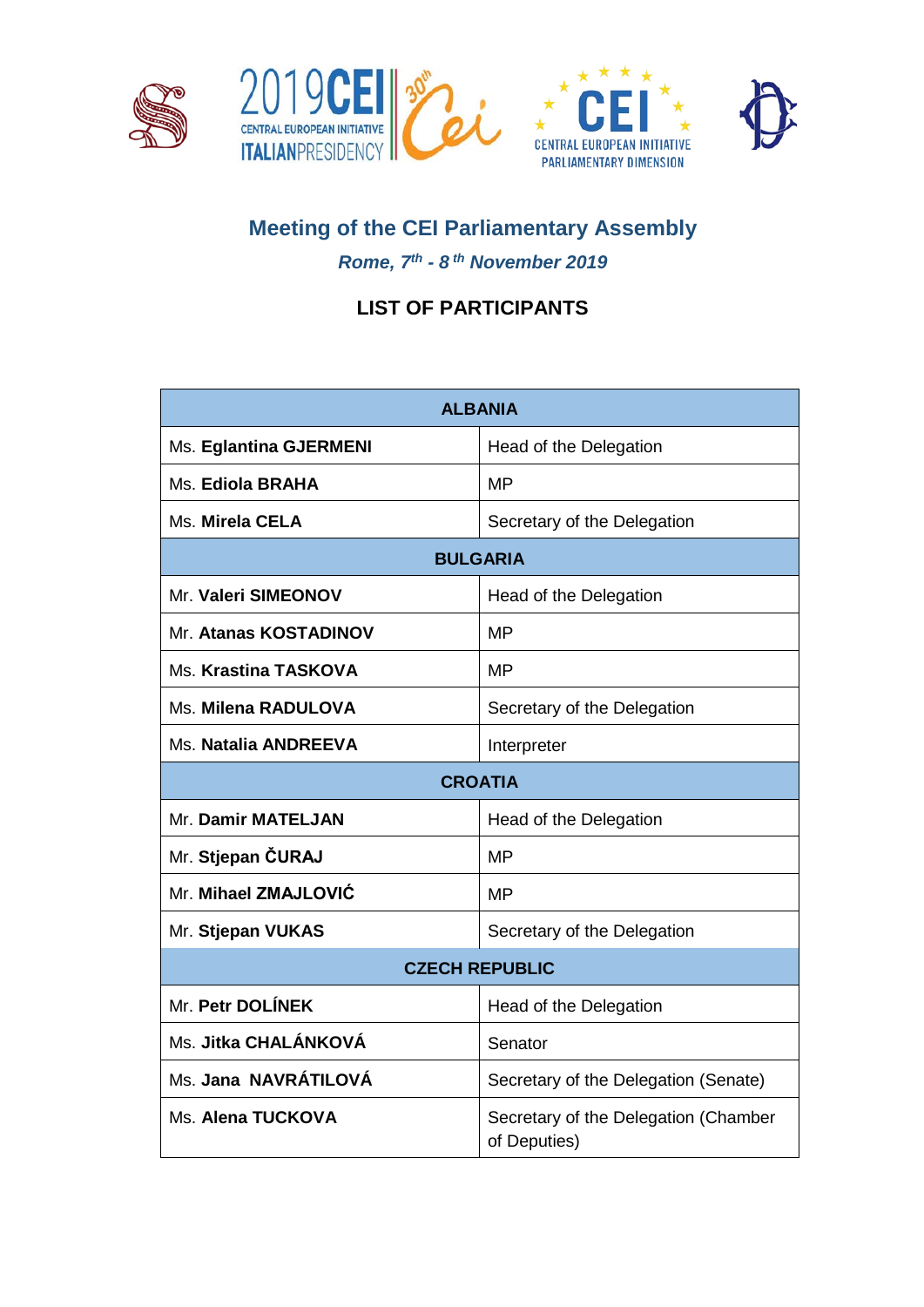







| <b>HUNGARY</b>            |                                                   |  |
|---------------------------|---------------------------------------------------|--|
| Mr. István VITÁNYI        | MP                                                |  |
| Mr. László LUKÁCS         | <b>MP</b>                                         |  |
| Ms. Karina BRANDENBURG    | Secretary of the Delegation                       |  |
| <b>ITALY</b>              |                                                   |  |
| Mr. Marco MAGGIONI        | President of the CEI PD<br>Head of the Delegation |  |
| Ms. Stefania ASCARI       | <b>MP</b>                                         |  |
| Ms. Patty L'ABBATE        | Senator                                           |  |
| Ms. Urania PAPATHEU       | Senator                                           |  |
| Mr. Raphael RADUZZI       | МP                                                |  |
| Ms. Debora SERRACCHIANI   | <b>MP</b>                                         |  |
| Ms. Laura LAI             | Secretary of the Delegation                       |  |
| Ms. Tiziana GIANNOTTI     | Staff of the Chamber of Deputies                  |  |
| Ms. Gabriella GINESE      | Staff of the Chamber of Deputies                  |  |
| Ms. Manuela AMBROGIO      | Staff of the Chamber of Deputies                  |  |
| Mr. Giuseppe TREZZA       | <b>Staff of the Senate</b>                        |  |
| Ms. Monica DELLI PRISCOLI | <b>Staff of the Senate</b>                        |  |
| Ms. Antonella USIELLO     | <b>Staff of the Senate</b>                        |  |
| <b>MONTENEGRO</b>         |                                                   |  |
| Mr Miodrag VUKOVIĆ        | Head of the Delegation                            |  |
| Mr Jasmin BOJADŽIĆ        | Secretary of the Delegation                       |  |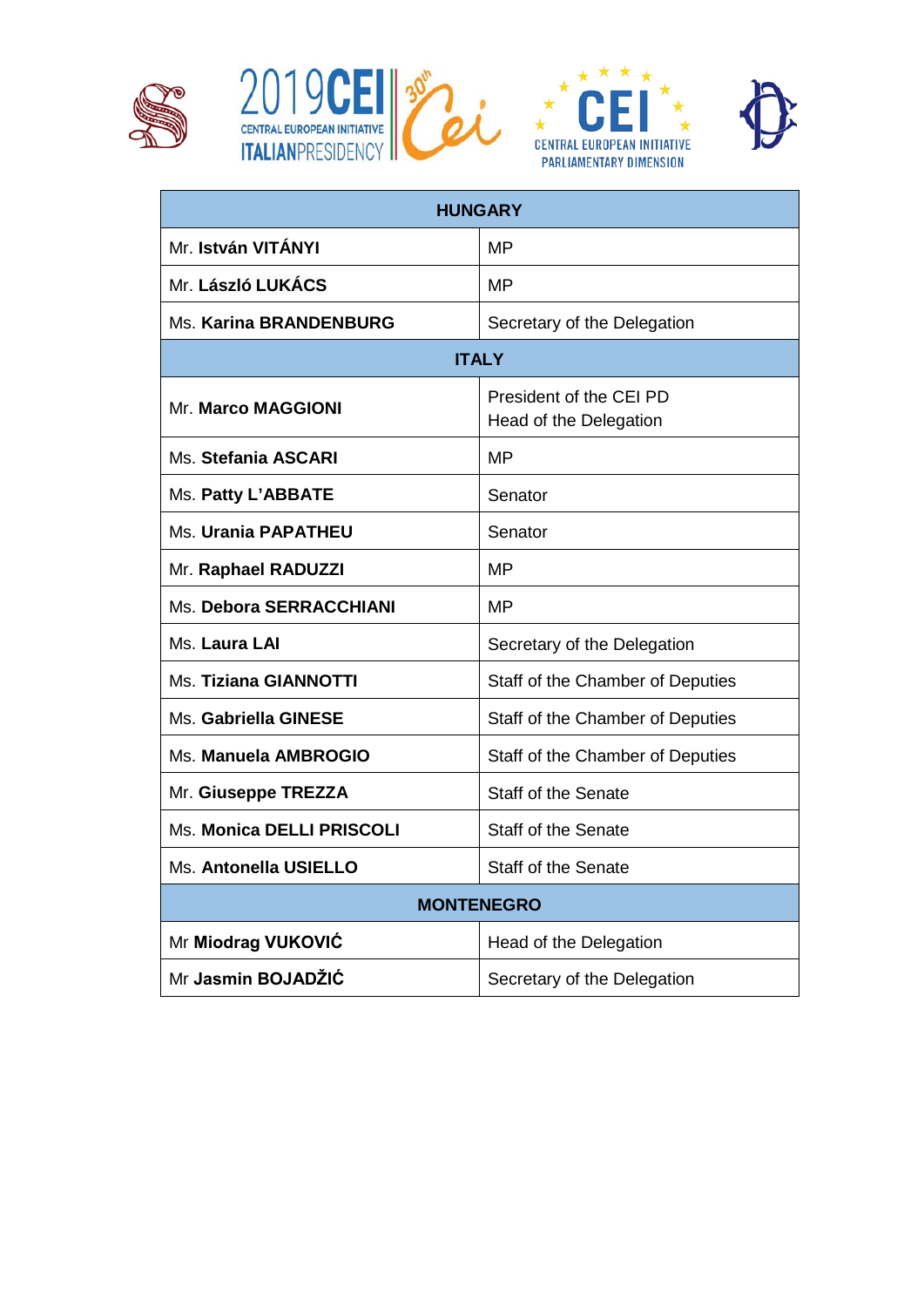







| <b>NORTH MACEDONIA</b>     |                                    |  |
|----------------------------|------------------------------------|--|
| Mr. Fadil ZENDELI          | Head of the Delegation             |  |
| Mr. Gligor STOIMENOV       | Secretary of the Delegation        |  |
| <b>ROMANIA</b>             |                                    |  |
| Ms. Rozália-Ibolya BIRÓ    | Head of the Delegation             |  |
| Mr. Mihăiță GĂINĂ          | <b>MP</b>                          |  |
| Mr. Marilen-Gabriel PIRTEA | MP                                 |  |
| <b>SLOVAK REPUBLIC</b>     |                                    |  |
| Ms. Irén SARKÖZY           | Head of the Delegation             |  |
| Ms. Silvia GABEROVA        | Secretary of the Delegation        |  |
| <b>SLOVENIA</b>            |                                    |  |
| Mr. Branko GRIMS           | Head of the Delegation             |  |
| Ms. Maša KOCIPER           | <b>MP</b>                          |  |
| Mr. Franc TRČEK            | <b>MP</b>                          |  |
| Ms. Staša KOBI ŠMID        | Secretary of the Delegation        |  |
| <b>UKRAINE</b>             |                                    |  |
| Mr. IGOR MARCHUK           | Head of the Delegation             |  |
| Mr. Rostyslav PAVLENKO     | Deputy Head of the Delegation      |  |
| Ms. Hanna BONDAR           | <b>MP</b>                          |  |
| Mr. Yevgenii BRAHAR        | MP                                 |  |
| Mr. Dmytro CHORNYI         | MP                                 |  |
| Mr. Mykola STEFANCHUK      | <b>MP</b>                          |  |
| Ms. Nataliia OLIINYK       | Secretary of the Delegation        |  |
| Ms. Iryna IEVMENCHYKOVA    | Deputy Secretary of the Delegation |  |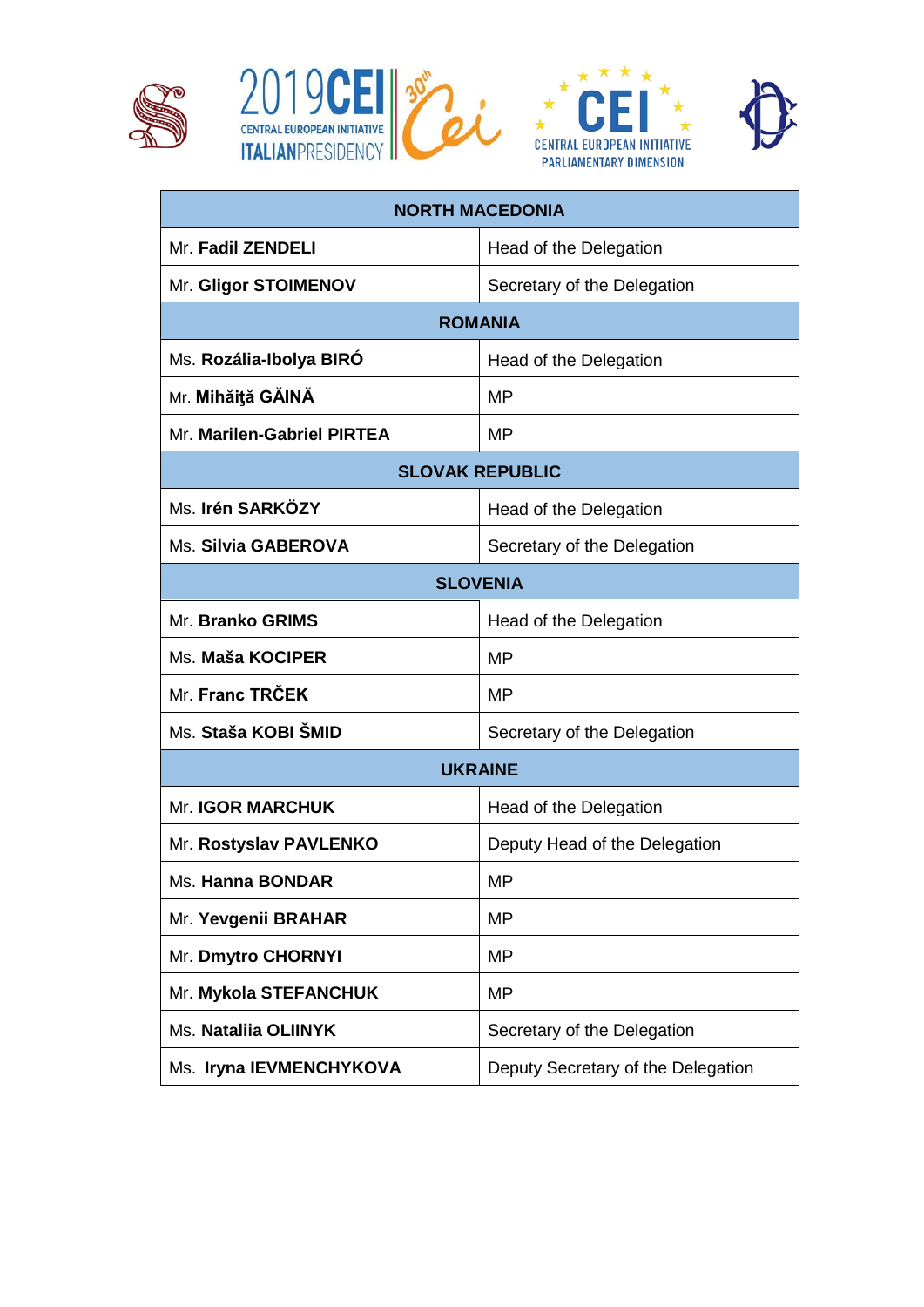





| <b>EMBASSIES</b>          |                                                        |  |
|---------------------------|--------------------------------------------------------|--|
| Mr. Aleksandr GURYANOV    | Ambassador of Belarus                                  |  |
| Mr. Vladimir VASILKOV     | Counsellour, Belarus Embassy                           |  |
| Mr. Slavko MATANOVIĆ      | Ambassador<br>of Bosnia and Herzegovina                |  |
| Ms. Anna WÓJCIK-LASKOWSKA | Counsellour, Poland Embassy                            |  |
| Mr. AleksandarBUDISA      | Attaché, Embassy<br>of Bosnia and Herzegovina          |  |
| Mr. Jan SOTH              | Ambassador of Slovak Republic                          |  |
| Ms. Mihaela GORBAN        | First Secretary, Embassy of the<br>Republic of Moldova |  |
| Mr. Tomaž KUNSTELJ        | Ambassador of Slovenia                                 |  |
| Mr. Gabriel BOLOGAN       | Ambassador of Romania                                  |  |
| Mr. Yevhen PERELYGIN      | Ambassador of Ukraine                                  |  |
| Mr. Maksym MANTIUK        | First Secretary, Ukraine Embassy                       |  |
| Mr. Vladyslav MUSHKA      | Attaché, Ukraine Embassy                               |  |

| <b>GUEST SPEAKERS</b>    |                                                                      |  |
|--------------------------|----------------------------------------------------------------------|--|
| Mr. Roberto ANTONIONE    | <b>CEI Executive-Secretariat, Secretary</b><br>General               |  |
| Mr. Zoran JOVANOVIĆ      | <b>CEI Executive-Secretariat, Deputy</b><br><b>Secretary General</b> |  |
| Mr. Bruno PANIERI        | Director of Economic Policies,<br>Confartigianato Imprese            |  |
| Mr. Vittorio TORBIANELLI | Port Network Authority of the Eastern<br><b>Adriatic Sea</b>         |  |